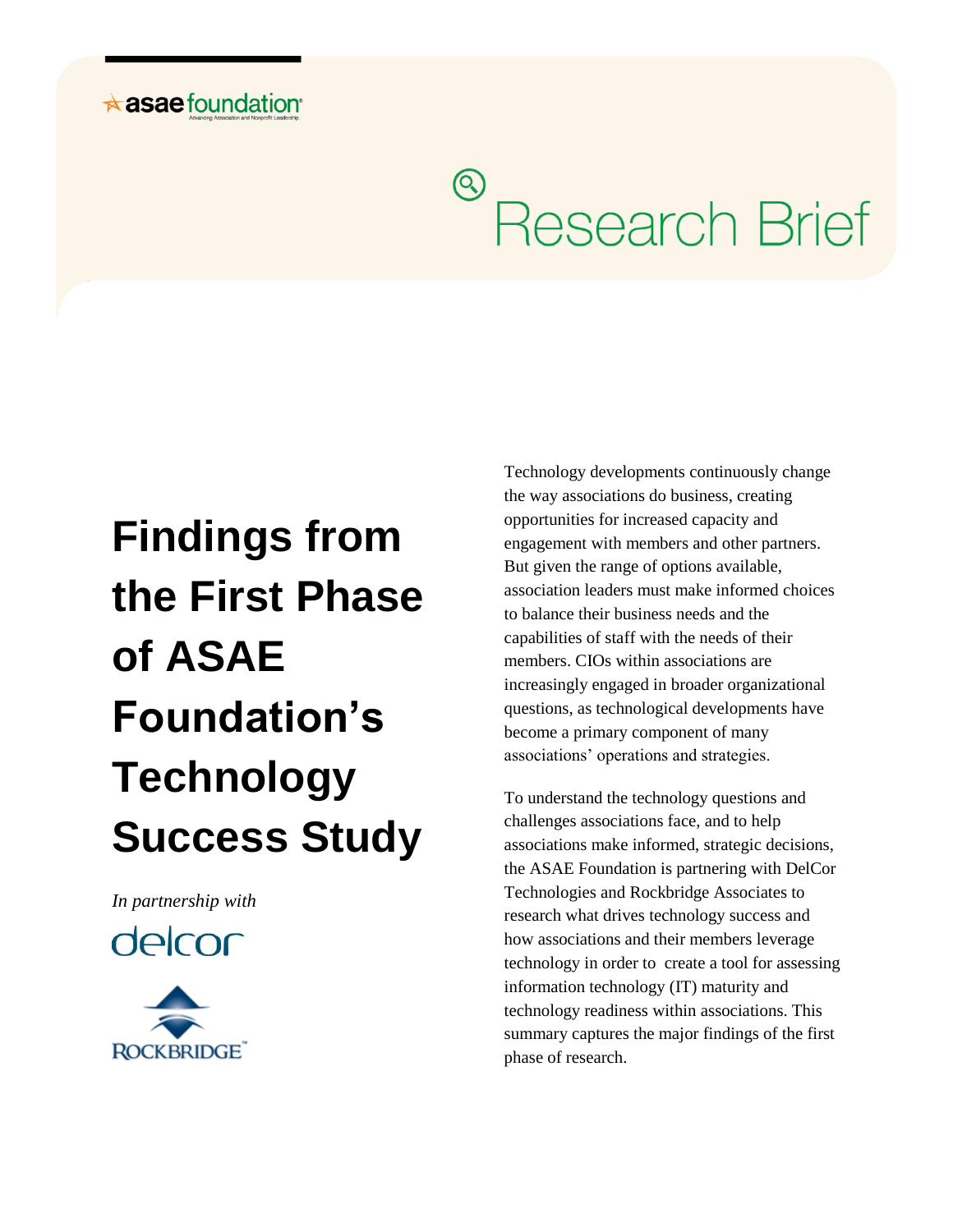#### *Definition of terms*

While *IT maturity* and *technology readiness* are not new terms, this research builds on the understanding of these terms established by DelCor and Rockbridge, respectively.

The concept of IT maturity used in this study was developed from DelCor's IT maturity model. The model assesses how well organizational technology supports the work of the organization. As this research progresses, the maturity model will be updated and enhanced to reflect the findings of the study.

The research is also applying Rockbridge's Technology Readiness Index, which is used to assess a person's propensity to embrace technology, capturing the individual feelings about technology adoption and level of comfort in using technology. Factors that contribute to "techno-readiness" include age and exposure to technology, but technoreadiness can vary widely within the same generation, so age and techno-readiness must be considered separate factors when evaluating appropriate technology.

#### **First Phase Findings**

#### *Strong association technology departments are engaged in organizational strategy*

IT concerns have broadened beyond internal technological infrastructure to involve associationwide strategic planning in diverse functional areas, including research, membership, and education. IT is being embraced as a crucial part of the strategy development process. Association IT professionals are developing data for association-wide decision making and creating avenues for improved member engagement, all the while maintaining a grasp on the shifting sands of business technology and what their organization needs to do to improve their operational efficiency.

Association IT departments are making a shift to outsource operational tasks like system disaster recovery in order to focus on strategic issues. These strategic areas, including the role of technology in supporting talent development, data-based decision making, and meeting member needs, are generally aligned with the overall organizational strategic focus. Departments remain engaged with security issues and mobile development, as these concerns tend to go hand in hand with strategic priorities.

**STRATEGY** Stay Current on tech Develop tech talent Data-based decisions Keep association relevant Help members meet goals Drive adoption Provide relevant services

**OPERATIONAL** Security Mobile Disaster recovery Modernize legacy systems System upgrade

The organizations that indicate the greatest technology success, particularly those that successfully align technology strategy with organizational strategy, integrated their technology decision-makers within the association's overall management. This representation allows for greater understanding and application of the ways technology can deliver on the association's goals and meet member needs.

#### *Most organizations see resistance to technological change in relation to techno-readiness*

While technology can provide opportunities for many associations and their members, not all available technologies are the right fit for every association. Despite optimism about the potential impact of new technology, reluctance to embrace strategic technology initiatives persists among management, staff, and membership. Technology professionals interviewed during this first phase of research acknowledged levels of resistance largely depended on individual preferences derived from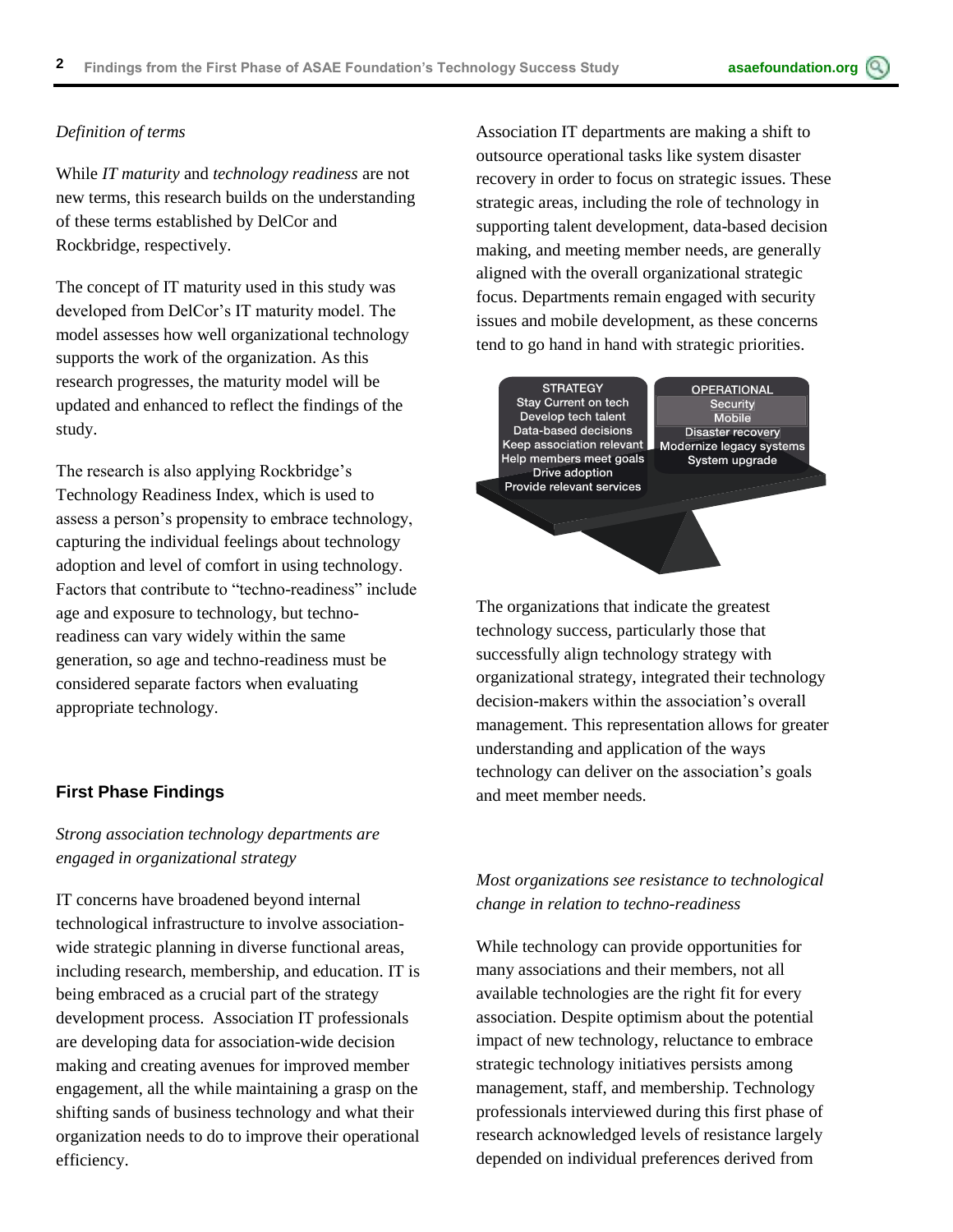personal experiences and interests.

Resistance on the part of an organization's leadership is often connected to the budget or a desire for guaranteed return on investment. It may fall to the association's technology leadership to tie the new technology to organizational needs or strategic goals.

The personal nature of this resistance may make it difficult for any action by the association to mediate greater individual comfort with technology. A primary challenge for associations is ensuring that organizational and membership needs are met despite differing levels of member and staff technoreadiness.



This phase of research also asked research participants to categorize their members through general estimations of members' feelings about technology and their habits in adopting new technology. The research found that the perceived techno-readiness of interviewees' members was nearly evenly distributed across the defined levels of techno-readiness (outlined in the graphic below). The member categorization likely varied in relation to the industry, education, and demographics of the membership.

Given the preponderance of technology in modern American culture, it is not surprising that the "Resistor" category – the "laggards" who fear technology and see no benefit in using it – has the smallest representation. But no single category has a substantial edge. Indeed, the findings indicate a perception that the majority of members of participants' associations express hesitation or discomfort in relation to their own use of technology, however optimistically they express themselves about technology generally.

The gap between technology optimism and comfort with usage indicates that technology education will be an ongoing project for association IT departments, particularly as adoption of new technologies becomes a regular component of strategic initiatives.



**Perceived Technology Readiness of Members**

**Explorer:** Optimistic about technology, very innovative, few inhibitions, early adopter

**Pioneer:** Love/hate relationship; optimistic and innovative, but also uncomfortable using tech and a little worried

**Skeptic:** Does not care much about technology, either positively or negatively; can take it or leave it

**Hesitator:** Very optimistic about technology but unlikely to be an early adopter and a little biit uncomfortable and scared

**Resistor:** True laggard; sees no benefit to technology, does not like to tinker with it,

uncomfortable using it, and scared it will do bad things